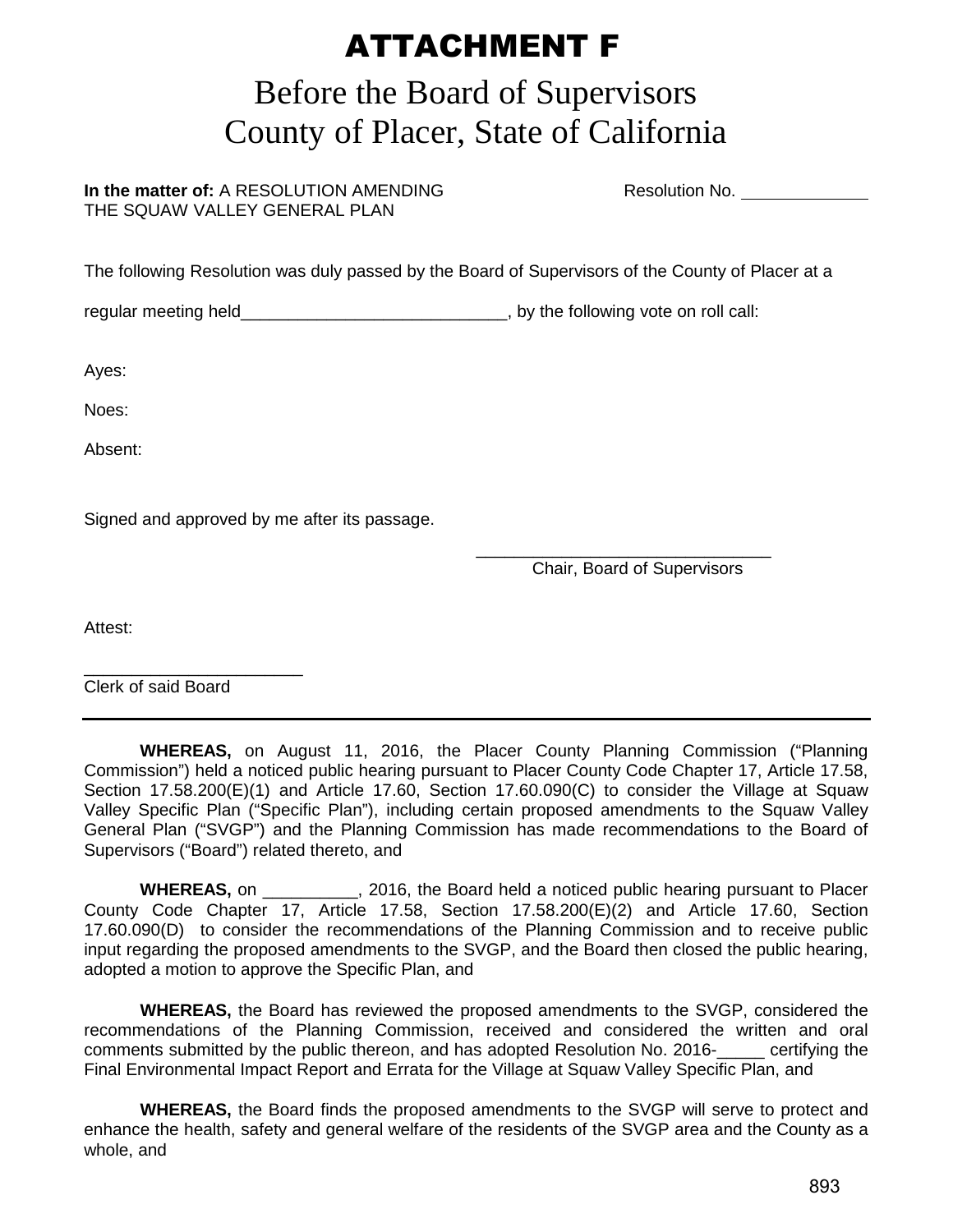**WHEREAS,** the Board further finds the proposed amendments are consistent with the County General Plan, all applicable provisions of the SVGP and are in compliance with applicable requirements of State law, and

**WHEREAS,** the Board further finds the proposed amendments are consistent with specific provisions of the SVGP to establish a planning framework to develop Squaw Valley into a top quality, year round destination resort that will attract more people during spring, summer, and fall in order to enhance year round commercial lodging and recreation related industries, and

**WHEREAS,** the Board further finds the proposed amendments are consistent with specific provisions of the SVGP to require intensive development to occur within already disturbed areas near the resort base and for development of undisturbed areas to be implemented in a manner that balances development of new resort lodging and commercial uses with conservation of resources, and

 **WHEREAS,** the Board further finds the proposed amendments build upon and strengthen policies of the General Plan and the SVGP to protect stream zones and their associated floodplains from encroachment by development and to require their restoration where they have been previously altered by human activities, and

**WHEREAS,** the Board further finds the proposed amendments are consistent with specific provisions of the General Plan to provide five acres of active parkland and five acres of passive parkland per 1,000 residents, and

**WHEREAS,** the Board further finds the proposed amendments build upon and strengthen policies of the General Plan to require new development in the Sierra Nevada and Lake Tahoe area to provide employee housing equivalent to at least 50 percent of the housing demand generated by the project, and

**WHEREAS,** the Board further finds the proposed amendments are consistent with specific provisions of the General Plan and the SVGP to implement expanded public and private transit service including expanded Tahoe Area Rapid Transit services in the Resort Triangle, and

**WHEREAS,** the Board further finds the proposed amendments are consistent with specific provisions of the General Plan and the SVGP to require new development incorporate adequate structural fire protection, emergency access and defensible space and to fund its pro rata share of expanded fire services, and

 **WHEREAS,** notice of all hearings required has been given and all hearings have been held as required by County ordinance and State law.

**NOW, THEREFORE, BE IT RESOLVED BY THE BOARD OF SUPERVISORS OF THE COUNTY OF PLACER** that the SVGP Land Use Diagram is hereby amended to incorporate the Village at Squaw Valley Specific Plan land use designation as set forth in Exhibit "A" attached hereto and incorporated by reference.

**BE IT FURTHER RESOLVED** that the SVGP is amended to add the following Goal and Policies to Section VI(E) as follows:

**Goal VI.E.7**: To establish protocols for emergency events, such as fire, avalanche, seismic and flood protection measures.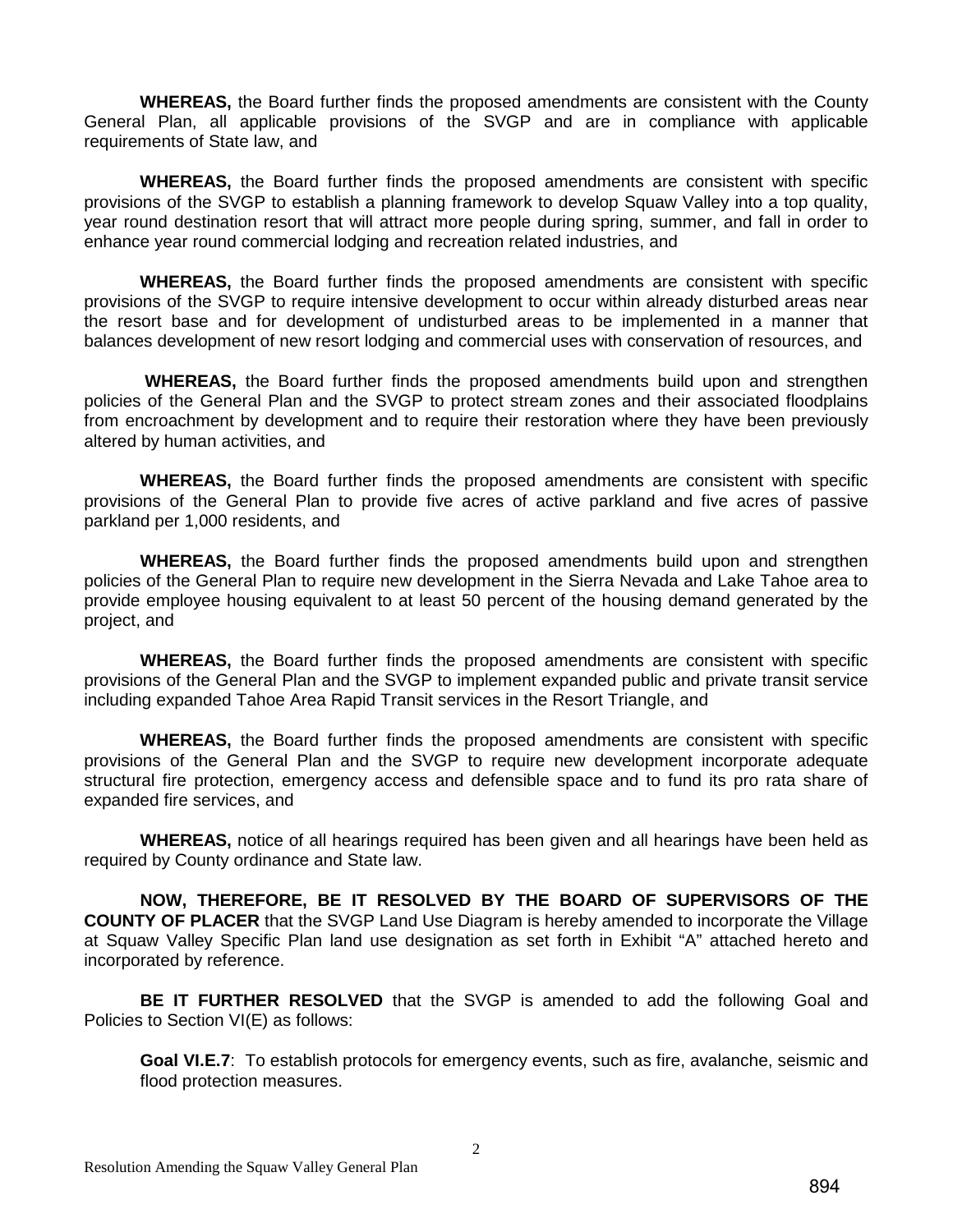**Policy VI.E.7.1:** The County shall require all new development projects to prepare and implement an emergency preparedness and evacuation plan consistent with Government Code Section 65302(g) (protection from unreasonable risks associated with the effects of seismic, geologic or flooding events or wildland fires, etc.) and in furtherance of the Placer Operational Area Eastside Emergency Access Evacuation Plan (Update 2015).

**Policy VI.E.7.2**: The Placer Operational Area Eastside Emergency Access Evacuation Plan, as updated by the Board of Supervisors in 2015, is hereby incorporated by reference.

Exhibit A: Squaw Valley General Plan Land Use Diagram